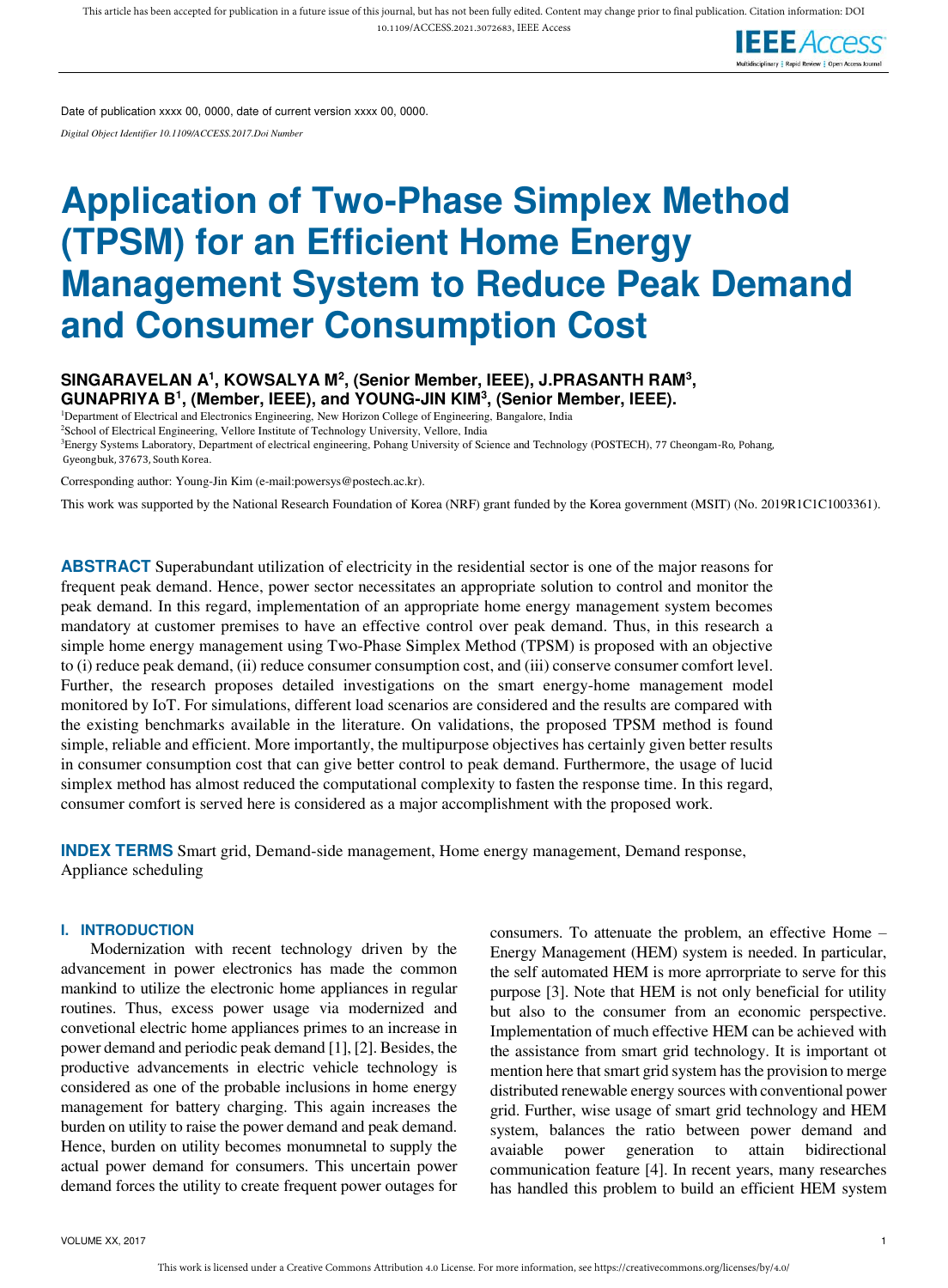

that can overcome peak demand and reduce consumer electricity cost [2]. Scholarly research in [5] has proposed an Incentive-based scheduling for home appliances in [5]. Albeit the algorithm has reduced the cost of operation, the algorithm was not successful to bring out 100% task completion by the day-end to affect the consumer comfort. With a primary objective to provide HEM for multi-residential consumers, a demand scheduling scheme was introduced in [6]. However, this method needs to share bulk information data between consumers and utility and hence it requires expensive communication infrastructure for implementation. Inspired by the ability to handle multimodal problems, optimization algorithm was introduced in [7] to reduce the monthly electricity consumption cost. Being a non-conventional method, this algorithm has a target value fixed by the consumer. Later, the consumption cost is reduced by compromising the work of appliances. This certainly affects the consumer satisfaction with task completions by the appliance.

The HEM algorithms with the integration of renewables are the recent research attractions found in literature [8]–[10] to reduce peak demand and there cost. But then, integration of renewable sources and HEM results in reduction of consumption cost and monumental increase in installation cost. In [11], a stepwise approach for a Mixed Integer Linear Programming (MILP) problem-based HEM is proposed. Though the method results in successful day-wise scheduling scheme for the home appliances, 100% task completion is not attained yet. Similar to [7], Optimization based approach with a blend of hybrid bacterial forging and particle swarm optimization algorithm was proposed in [12] for demand side management. Further, the method uses a heuristic algorithmbased framework to achieve better task completion. With the advent of optimization, many scholarly researches has applied their scheduling algorithm for demand response [13]–[20]. However, all the methods has certainly fall in to any of the following drawbacks (i) Incomplete task completion (ii) failure in reducing the consumption cost, (iii) complex coding structure and (iii) poor performance in peak demand. Thus, there exist a necessity for a simple, reliable and robust mathematical model for home energy management system. On analyzing the merits and demerits of the scholarly research in literature, a simple Two-Phase Simplex Method (TPSM) is proposed for HEM. Further, it is seen that usage of simplex methods is found more appropriate since it is lucid, robust and easy to implement. It is worth to mention here that the proposed scheme utilizes two-phase lightweight approach for implementing an automated demand response program. Application of IoT to monitor and interface with real-time pricing scheme is a notable contribution of this research. Few of the major research contributions that are vital to meet the research objectives are given in the following:

(i) A novel and simple HEM system with TPSM is introduced to reduce the consumption cost.

(ii) HEM system is interfaced to have a compatibility to control offline and online.

(iii)The task completion of the home appliances by the proposed method is 100%.

(iv)The system response time is very less compared to other methods.

The remainder of this paper is organized as follows: Section II describes the system model considered for the study and the practical implementation of the proposed TPSM based HEM. Section III gives the details about problem formulation; constraint definition; problem statement. Section IV explains the problem solutions and steps involved in the proposed TPSM-HEM. Section V set formulation for the simulation and detailed comparison results. Section VI gives the conclusion.

#### **II. SYSTEM MODEL**

In order to present an accurate system model, an actual realtime pricing scheme was considered to impement the proposed TPSM based HEM. Further, a smart grid infrastructure at consumer permises is needed to implement the automated demand response program. Therefore, a HEM systems with Wireless Home Area Network (WHAN) and cloud computing is considered at the consumer's premise for applying the proposed TPSM. Block diagram of the proposed HEM infrastructure is shown in Fig. 1. The infrastructure is designed to execute the proposed algorithm by getting input from utility and consumer. Note that Central Control System (CCS) acts as a brain for the entire system. For communication, the ethernet is connected between CCS and utility. Further, the overall power consumption of every individual home is measured with an IoT based smart meter and the details are communicated to the utility. This enables the server to collect the power consumption data from all consumers to identify the peak demand hours. With this available information on servers, a common day-ahead electricity cost for the different time slot is generated by the utility and transmitted to its entire consumer's CCS. It is important to note here that CCS connects all home appliances in every individual home to an individual wireless switch via ZigBee to facilitate wireless ON/OFF control of home appliances. The keypad at CCS provides consumers to enter or edit appliance details with their demand. Furthermore, a display is enabled to monitor the traffic and consumption cost.

#### **III. PROBLEM FORMULATION**

The problem formulation is made to reduce power consumption cost of customers without compromising the consumer comfort. Notably, reduction of cost in peak demand is wisely handled to resolve the burden impound on utility and consumers. In general, the power consumption cost is reduced by shifting the residential electrical load from peak to the off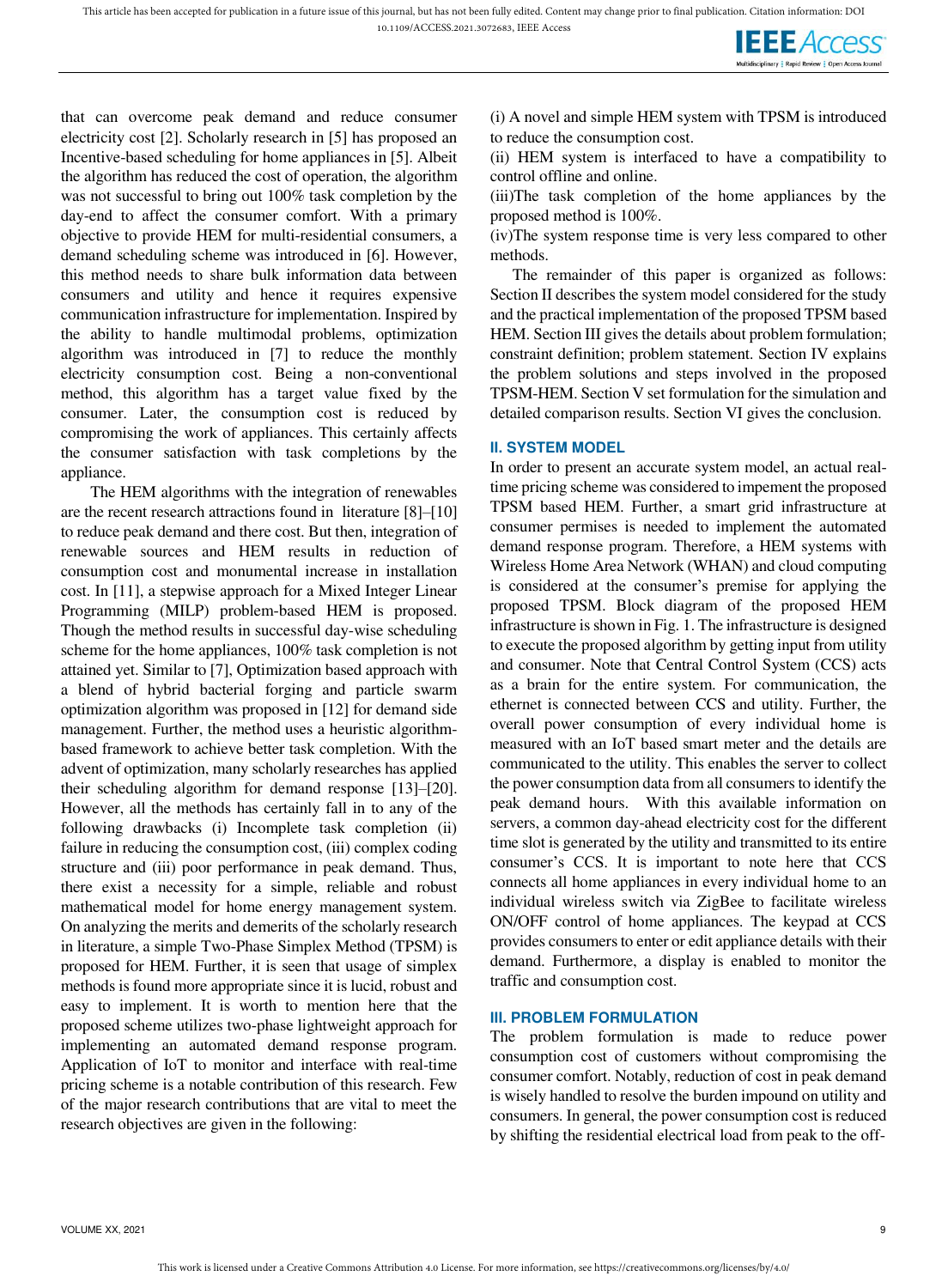This article has been accepted for publication in a future issue of this journal, but has not been fully edited. Content may change prior to final publication. Citation information: DOI

10.1109/ACCESS.2021.3072683, IEEE Access





**FIGURE 1. Proposed home energy management system.** 

peak time slot by considering that the electric utility (power provider). Note that this is an existing scheme implemented in real-time pricing of the consumers connected to smart grid technology. To maintain demand in limits, load shifting must be carried out in such a way that all necessary appliances (nonshiftable or non- schedulable or real-time appliances) are ensured to not get affected during its working process. Also, the appliance (shiftable or schedulable) involved in load shifting must complete its 100% task between any time of that day; with or without break. Nonetheless, it is also important to avoid consumer dissatisfaction. One of the usual problems that arise in the implementation of real time- demand response program is that every consumer tends to shift their electric load from a high-cost time slot to a low-cost time slot to reduce the power consumption cost. But then, new peak demand is created due to the aforementioned load shifting. Therefore, it is necessary to allot total electrical demand within a limited range to neglect the needless peak demand. To accomplish the task, a target value constant E is assigned to maintain peak to average ratio in a limited range and hence the peak demand is restricted. This ensures the maximum electrical load per house is limited and not getting exceeded to the target value E. It is important to note that the target value is assigned by the electric utility depending upon the climate or seasonal or festival condition of their consumer. Nevertheless, this target value E may not change frequently hence, the authors considered E as constant. By considering the prerequisite objectives and constraints, the authors formulated a mathematical model for a residential consumer. Let, set  $(A)$  =  $\{A_1, A_2, A_3, \cdots, A_i, \cdots, A_M\}$ , be the set of *M* number of home appliances, where  $A_i$  denotes the  $i^{th}$  appliance. Set  $(D)$  =  $\{DA_1, DA_2, DA_3, \cdots, DA_i, \cdots, DA_M\}$ , be the set of the rated power of appliances, where  $DA_i$  denotes the rated power of  $i<sup>th</sup>$ 

appliances in kW. The total demand needed by individual appliances to complete its 100% task per day is given inset  $(L) = \{L_1, L_2, L_3, \dots, L_i, \dots, L_M\}$ , such that the total power consumed by  $DA_i$  of the appliance must be equal to  $L_i$ complete its  $100\%$  task. Set  $(T)$  =  ${T_1, T_2, T_3, \cdots, T_j, \cdots, T_N}$ , be the set of '*N*' number of time slots and cost set  $(C) = \{C_1, C_2, C_3, \dots, C_j, \dots, C_N\}$  in cents/kW for time slots. For mathematical formulation,  $M \times N$ decision variable  $(V_{i,j})$  are introduced in (1). In equation (1), the variables  $'i'$  denote appliances and  $'j'$  represents respective time slot. If the *i*<sup>th</sup> appliance is scheduled to '*ON*' at  $j<sup>th</sup>$  time slot then  $V_{i,j} = 1$ , otherwise  $V_{i,j} = 0$ .

$$
V_{1,1} \t V_{1,2} \t W_{1,j} \t W_{1,N} \nV_{2,1} \t V_{2,2} \t W_{2,j} \t W_{2,j} \t W_{2,N} \n\vdots \t \vdots \t W_{i,1} \t V_{i,2} \t W_{i,j} \t W_{i,N} \n\vdots \t \vdots \t W_{M,1} \t V_{M,2} \t W_{M,j} \t W_{M,N}
$$
\n(1)

Power consumed by the  $i^{th}$  appliance at  $j^{th}$  time slot can be found by using  $(DA_i) \times (V_{i,j})$  and the total power consumed by all appliances at  $j<sup>th</sup>$  time slot ( $PT<sub>j</sub>$ ) can be referred in equation (2). The total power consumed by the  $i<sup>th</sup>$  appliance at day-end  $(PA_i)$  is given in equation (3).

$$
PT_j = \sum_{i=1}^{M} (DA_i) \times (V_{i,j})
$$
\n<sup>(2)</sup>

$$
PA_i = \sum_{j=1}^{N} (DA_i) \times (V_{i,j})
$$
\n<sup>(3)</sup>

To meet out the objective of consumer comfort, all appliances must complete 100% of the task by day-end. Therefore, the power consumed by  $i^{th}$  appliances must be equal to  $(L_i)$  as given in the constraint equation (4). To accomplish the comfort, various loads allotted for a single time slot must be lesser than or equal to the target value  $E$ . This will confirm that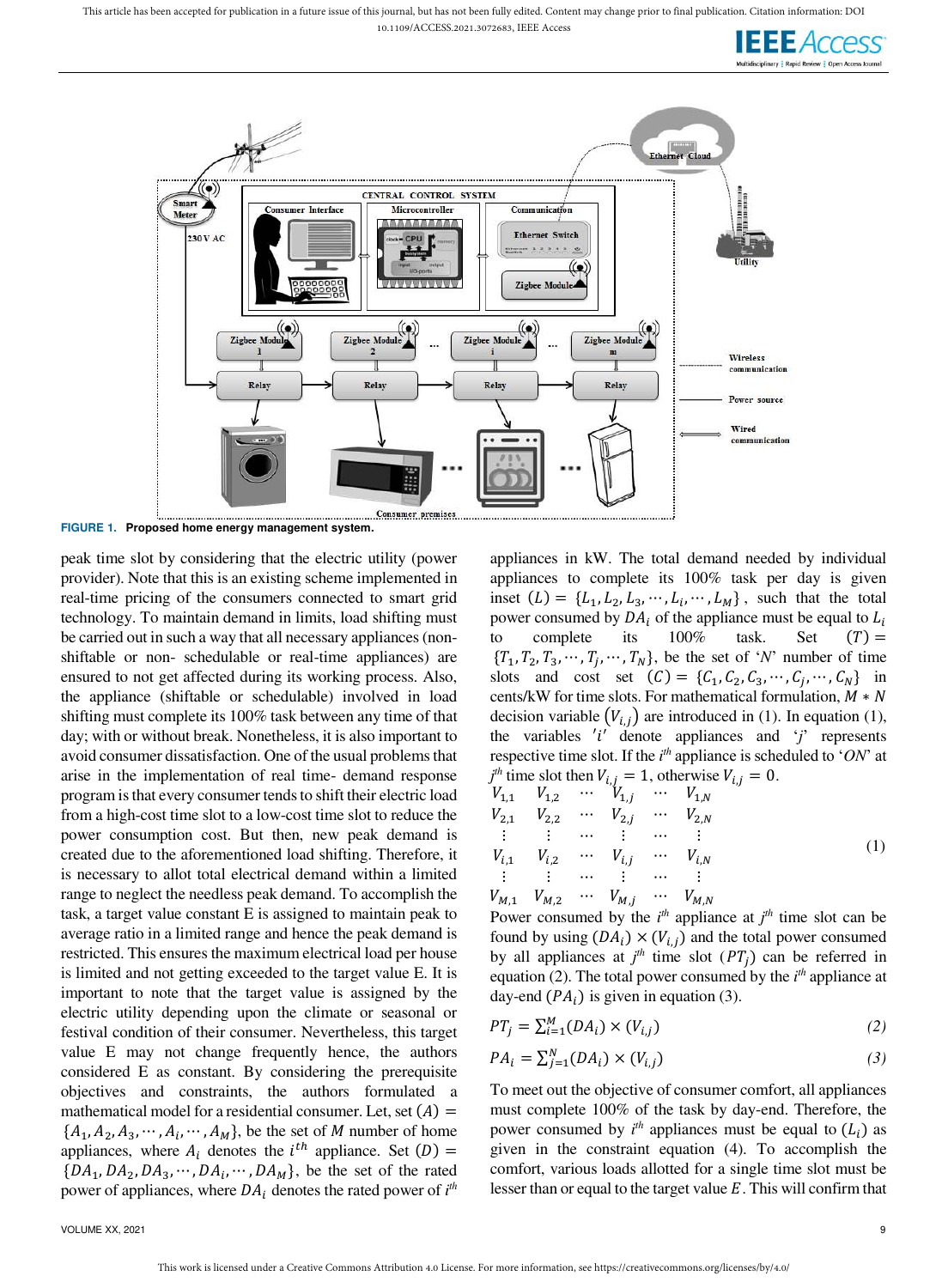

| <b>Set of Appliance</b> |                                                 | Set of time slots per day (N Slots)             |                                                 |                       |                                                 |                                                                 |  |  |  |
|-------------------------|-------------------------------------------------|-------------------------------------------------|-------------------------------------------------|-----------------------|-------------------------------------------------|-----------------------------------------------------------------|--|--|--|
| (M Numbers)             | $T_{1}$                                         | T <sub>2</sub>                                  | $T_{\rm x}$<br>$-0.001$                         |                       | T <sub>1</sub>                                  | appliance at end of the day                                     |  |  |  |
| $A_1$                   | $(DA_1) \times (V_{1,1})$                       | $(DA_1) \times (V_{1,2})$                       | $(DA_1) \times (V_{1,3})$                       | 1.11                  | $(DA_1) \times (V_{1,i})$                       | $PA_1 = \sum_{j=1}^{N} (DA_1) \times (V_{1,j})$                 |  |  |  |
| $A_{2}$                 | $(DA_2) \times (V_{2,1})$                       | $(DA_2) \times (V_{2,2})$                       | $(DA_3) \times (V_{3,3})$                       | $\cdots$              | $(DA_2) \times (V_{2,i})$                       | $PA_2 = \sum_{i=1}^{N} (DA_2) \times (V_{2,i})$                 |  |  |  |
| $A_3$                   | $(DA_3) \times (V_{3,1})$                       | $(DA_3) \times (V_{32})$                        | $(DA_3) \times (V_{33})$                        | $\cdots$              | $(DA_3) \times (V_{3,i})$                       | $PA_2 = \sum_{j=1}^{N} (DA_3) \times (V_{3,j})$                 |  |  |  |
|                         |                                                 |                                                 |                                                 |                       |                                                 |                                                                 |  |  |  |
| $A_i$                   | $(DA_i) \times (V_{i,1})$                       | $(DA_i) \times (V_{i,2})$                       | $(DA_i) \times (V_{i3})$                        | $\sim$                | $(DA_i) \times (V_{i,j})$                       | $PA_i = \sum_{j=1}^{N} (DA_i) \times (V_{i,j})$                 |  |  |  |
|                         | $PT_1 = \sum_{i=1}^{M} (DA_i) \times (V_{i,1})$ | $PT_2 = \sum_{i=1}^{M} (DA_i) \times (V_{i,2})$ | $PT_3 = \sum_{i=1}^{M} (DA_i) \times (V_{i,3})$ | $\cdots$              | $PT_i = \sum_{i=1}^{M} (DA_i) \times (V_{i,j})$ | <b>Total power consumed per</b><br>time slot by total appliance |  |  |  |
|                         | $C_{\tau}$                                      | $C_{2}$                                         | $C_{3}$                                         | 1.11                  | $c_{i}$                                         | <b>Price in Cents/kW for</b><br>different time slot.            |  |  |  |
|                         | $CC_1 = PT_1 \times C_1$                        | $CC_2 = PT_2 \times C_2$                        | $CC_2 = PT_2 \times C_2$                        | $\left( 0.001\right)$ | $CC_i = PT_i \times C_i$                        | <b>Consumed cost per time slot</b>                              |  |  |  |
|                         |                                                 |                                                 | $Z = \sum_{i=1}^{N} CC_i$                       |                       |                                                 | Total cost at end of the day                                    |  |  |  |

**Figure 2. Calculation table for the stated problem statement in equation (1)-(7).** 

the demand is shared within the limit for all the time slots. Thus, the demand curve is under control and it will not lead to a peak demand. The constraint for maximum allowed power per time slot by all the sum of appliances per house is given in equation (5).

$$
PA_i = L_i, \forall (i = 1, 2, \cdots, M)
$$
\n<sup>(4)</sup>

$$
PT_j \le E, \forall (j = 1, 2, \cdots, N)
$$
\n<sup>(5)</sup>

The consumption cost at  $j<sup>th</sup>$  time slot $(CC_j)$  is given in equation (6)

$$
(CCj) = (Cj) \times (PTj), \forall (j = 1,2,...,N)
$$
 (6)  
Therefore, the total cost at the day-end (Z) is given in (7)  

$$
Z = \sum_{j=1}^{N} CC_j
$$
 (7)

A detailed calculation table for the stated problem formulation is given in Fig. 2. These calculations in above table can be used for implementing any optimization method with similar problem statements. With the obtained mathematical formulation from equations (1)-(7), the problem statement is limited as, "*To minimize the consumption cost by finding optimum values for all decision variables, without violating the stated constraints*". The same problem statement can be mathematically represented as shown in equation (8).

$$
min(Z) = \sum_{j=1}^{N} (C_j) \times (PT_j)
$$
\n(8)

*Subject to:* 

$$
PA_i = L_i, \forall (i = 1, 2, \cdots, M)
$$
  

$$
PT_j \le E, \forall (j = 1, 2, \cdots, N)
$$

# **IV. Application of Two-Phase Simplex Method for demand response system.**

As the problem formulation made in equation (8) is a Binary Linear Programming Problem (BLPP), it is much better to solve the problem efficiently via simplex method. simplex method in general finds the optimum value for a Linear Programming Problem (LPP) by using the systematical approach with less computational effect [21]& [22]. However, equation (8) has equality and inequality constraints and thus it may not be solved by a conventional simplex method. Considering the non-linearity with mixed constraints, here Two-Phase Simplex Method (TPSM) is used. The utilized TPSM handles the LPP problem in two phases as phase-I and phase-II. In Phase-I results pertinent to initial basic feasible solution is evolved and later, in phase-II the obtained solution is utilized to obtain an optimal solution. Detailed explanations with mathematical expressions of TPSM method is discussed in the following.

# **A. Two-phase Simplex method(TPSM)**

Since TPSM is an extended version of simplex method, the problem formulation to be made is almost identical to problem formulation made in equation (8). Hence, standard notation of the simplex method is used hereafter for simplicity, and further it is ensured to not affect the original problem statement. The minimization is converted to maximization with 'negative' such that,  $Max = - (Min)$ .

$$
\max z = -(c_1x_1 + c_2x_2 + ... + c_nx_n)
$$
  
Subject to (9)

$$
a_{11}x_1 + a_{12}x_2 + \dots + a_{1n}x_n = b_1
$$
  
\n
$$
a_{21}x_1 + a_{22}x_2 + \dots + a_{2n}x_n = b_2
$$
  
\n
$$
\vdots
$$
  
\n
$$
a_{m1}x_1 + a_{m2}x_2 + \dots + a_{mn}x_n \leq b_m
$$
  
\n
$$
\forall x_1, ..., x_n \geq 0.
$$

The above LPP should be in Standard Form (SF). Hence, the LPP in equation (9) can be converted into SF by adding slack variable ' $x_s$ ' for the constraints equation having ' $\leq$ ' type. Same slack variables are added to objective function with a product of 'zero', such that ' $0x_s$ ' to make sure that the impact of slack variables is zero with an objective function. Then the SF of the LPP is given in equation (10).

$$
max z = -(c_1x_1 + c_2x_2 + 0x_{si} + ... + c_nx_n)
$$
\n(10)

Subject to

 $a_{11}x_1 + a_{12}x_2 + a_{1s1}x_{s1} ... + a_{1n}x_n = b_1$  $a_{21}x_1 + a_{22}x_2 + a_{2s2}x_{s2} + \ldots + a_{2n}x_n = b_2$ ⋮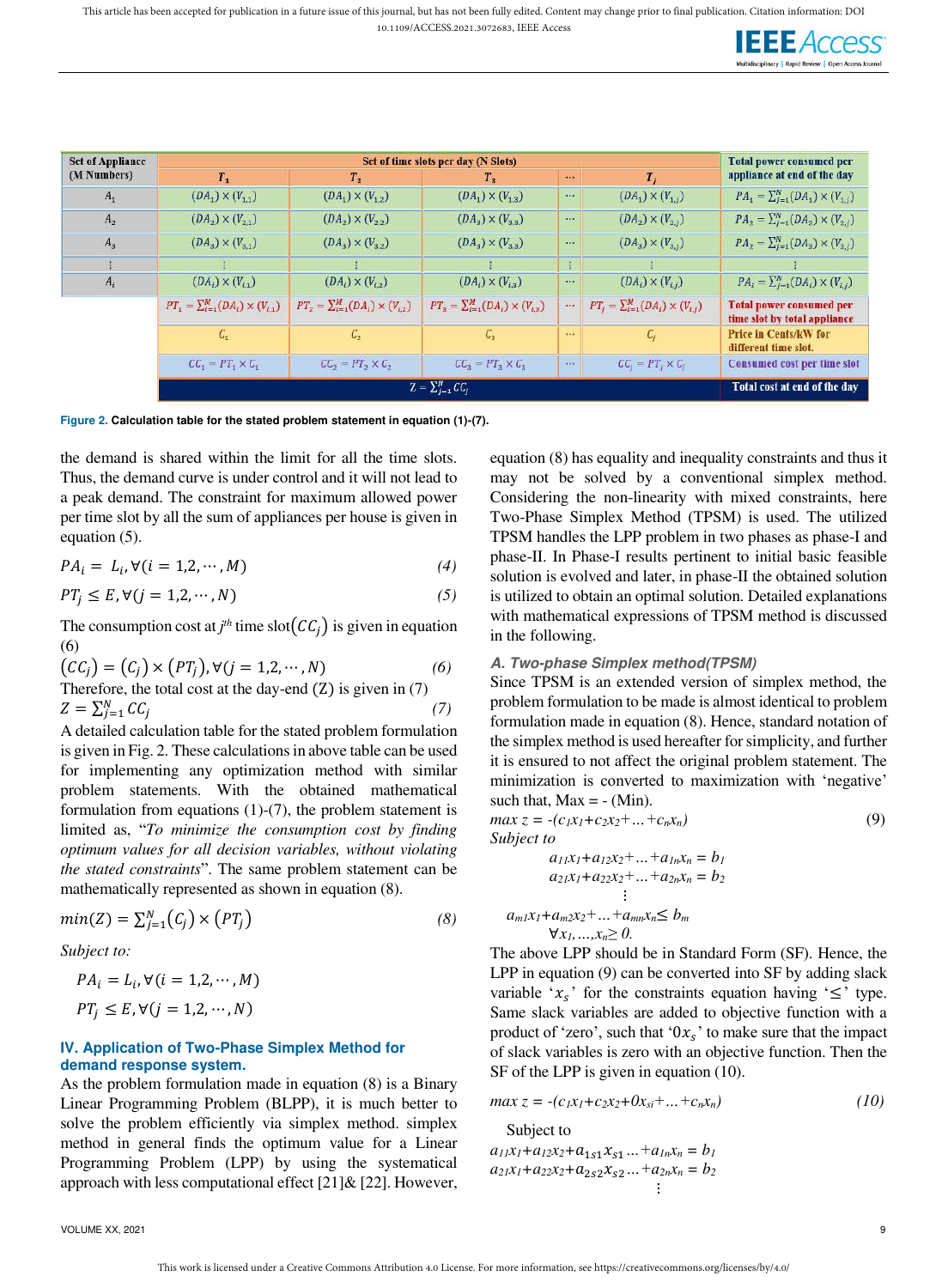This article has been accepted for publication in a future issue of this journal, but has not been fully edited. Content may change prior to final publication. Citation information: DOI

10.1109/ACCESS.2021.3072683, IEEE Access



 $a_{m1}x_1 + a_{m2}x_2 + a_{m5}x_{5} + \ldots + a_{mn}x_n = b_m, \forall x_1, x_{5} \ldots, x_n \geq 0.$ Equation (10) in SF, has the vectors  $x$ ,  $b$ ,  $c$ , and from which matrix '*A*' can be introduced as follows.

$$
A = \begin{bmatrix} a_{11} & a_{12} & \cdots & a_{1n} \\ a_{21} & a_{22} & \cdots & a_{2n} \\ \vdots & \vdots & \vdots & \vdots \\ a_{m1} & a_{m2} & \cdots & a_{mn} \end{bmatrix}_{m \times n}.
$$

The authors assume that the slack variables are present in the vectors *x, c*, and matrix *A*. Hence, the variables are denoted as  $x = col(x_1, x_2, \ldots, x_n)$ ,  $b = col(b_1, b_2, \ldots, b_n)$ ,  $c = col(c_1, c_2, \ldots, c_n)$ . Where, '*x*' is the decision variable of the objective function and '*b*' in LHS (Left Hand Side) of equation (10) is the constraint. The coefficient of the decision variable of the objective function is '*c'* and its coefficient matrix of the constraints equations is *A*. The condition for the aforesaid vectors are given as follows:  $x \in \mathbb{R}^n$ ,  $b \in \mathbb{R}^n$  ( $\forall b \ge 0$ ),  $c \in$  $\mathbb{R}^n$ ,  $A = (a_{ij}) \in \mathbb{R}^{m \times n}$ ,  $x_j \geq 0$ ,  $\forall j = 1, 2, \dots$ , and Rank  $A = \emptyset$  $m(\leq n)$ . Some of the basic notation used for TPSM are given below for understanding the implementation procedure with actual problem formulation. Let,  $A = [a^{(1)}, a^{(2)}, ..., a^{(j)}, ..., a^{(n)}]$ and  $a^{(j)} = col(a_{1j}, a_{2j}, \ldots, a_{mj})$ , then  $a^{(j)}$  is j<sup>th</sup> column of matrix *A*. Basic matrix  $B = [b^{(1)}, b^{(2)}, \dots, b^{(m)}]$ , where  $b^{(1)}, b^{(2)}, \dots, b^{(m)}$ are basic columns. The  $(m \times 1)$  vector  $x_B = B^{-1}b$  gives *m* basic variables *xB1, xB2,…, xBm*. To find the basic feasible solution for the basic variable,  $x_{Bi} = B^{-1}b_i$ , the value for objective function  $z(x_B)$  is calculated by  $z(x_B) = c_B^T x_B$ . Where  $c_B$  is coefficient column of basic variables  $c_B$  =  $col(c_{B1}, c_{B2}, \ldots, c_{Bi}, \ldots, c_{Bm})$ .

#### **B. Steps involved in TPSM**

#### 1) INITIALIZATION

The initialization process starts with obtaining the constraints. To obtain basic matrix B, the constraints in equation (10) should contain  $M \times M$  identity matrix. However, equation (10) is a mixed constraint type, and hence there is no possibility of getting the initial identity matrix. Therefore, artificial variables are added to the constraint in equation (10) such that matrix A contains  $M \times M$  identity matrix to select it as a basic matrix B [31].

#### 2) TPSM PHASE I

The objective function of phase-I should contain only artificial variables by keeping all main constraints equations with slack and artificial variables. The mathematical expression for phase-I objective function and constraints are given in (11).

$$
max z_a = -(x_{a1} + x_{a2} + ... + x_{ai})
$$
\n(11)

Subject to  
\n
$$
a_{11}x_1 + a_{12}x_2 + ... + a_{1n}x_n = b_1
$$
  
\n $a_{21}x_1 + a_{22}x_2 + ... + a_{2n}x_n = b_2$   
\n $\vdots$   
\n $a_{m1}x_1 + a_{m2}x_2 + a_{m5}x_5 + ... + a_{mn}x_n + x_{ai} = b_m$   
\n $\forall x_1, x_5, ..., x_n, x_{ai} \ge 0$   
\nWhere:  
\n $a_{m1}x_1 + a_{m2}x_2 + a_{m5}x_5 + ... + a_{mn}x_n + x_{ai} = b_m$ 

*z<sup>a</sup>* – is the objective function of phase I.

 $x_{ai}$  – is the artificial variables.

|                        |                         | <b>TABLE I</b>         |          |                        |          |               |
|------------------------|-------------------------|------------------------|----------|------------------------|----------|---------------|
|                        |                         | <b>SIMPLEX TABLEAU</b> |          |                        |          |               |
| $x_R$                  | $\sqrt{1}$              | n(2)                   | $\cdots$ | $\cdot$ , $(j)$        |          | n(n)          |
| $x_{BI} = (B^{-1}b)_I$ | $y_{II}$                | $y_{12}$               |          | $y_{Ij}$               | $\cdots$ | $y_{In}$      |
| $x_{BI} = (B^{-1}b)_2$ | $y_{21}$                | $y_{22}$               | .        | $y_{2j}$               | .        | $y_{2n}$      |
|                        |                         |                        |          |                        |          |               |
| $x_{BI}=(B^{-I}b)_i$   | $y_{iI}$                | $y_{i2}$               | .        | Уij                    |          | $y_{in}$      |
|                        |                         |                        |          |                        |          |               |
| $x_{Bm} = (B^{-1}b)_m$ | $y_{ml}$                | $y_{m2}$               | $\cdots$ | $y_{mi}$               |          | $y_{mn}$      |
| $z(x_B)$               | $(z_1-c_1)$ $(z_2-c_2)$ |                        |          | $\cdots$ $(z_i - c_i)$ | $\cdots$ | $(z_n - c_n)$ |
| $\mathbf{v}$           |                         |                        |          |                        |          |               |

*a) First iteration* 

From equation (11), identify the matrix *A*, basic matrix *B*  (identity matrix) and calculate the values  $\forall x_{Bi}$ ,  $y^{(j)}$ ,  $z(x_B)$ . The value of  $y^{(j)}$  in Table I is given by  $B^{-1}a^{(j)}$ ,  $\forall$  ( $j=1,2,...,n$ ) and the scalars  $(z_j - c_j)$  is relative cost coefficients  $(z_j - c_j)$  =  $c_B^T y^j - c_j$ . As simplex tableau is given in Table I with the calculated values. After filling the simplex tableau, the sign of relative cost coefficient  $(z_j - c_j)$  will help the method to wisely select the current basic feasible (optimal) solution *xBi.*. However, the search for existence of a new  $\widehat{x}_{Bt}$  such that  $z(\widehat{x}_B) > z(x_B)$  is also performed. The conditions for optimal value and existing optimal value are given below.

(i) If all  $(z_j - c_j) \ge 0$  then the current  $x_{Bi}$  is optimal.

(ii) If some  $(z_i - c_j) \leq 0$  and for that some *yij*  $> 0$  then there exists a new  $\widehat{x}_{B_l}$  such that  $z(\widehat{x}_B) > z(x_B)$ . If the second condition is satisfied, then go for pivoting iteration to obtain the new  $\widehat{x}_{Bi}$ .

#### *b) Pivoting iteration 1*

The new  $\widehat{x}_{B_l}$  is obtained by pivoting the simplex tableau such that, taking one column out of *B* and entering it by another column of *A* which is not already a basic column. The rule for which column  $a^{(k)}$  of *A*, should be entered in *B* and which column  $b^{(r)}$  of *B*, should be taken out by following the set of rules as given below [31].

 $-$  Rule 1. Column to enter (pivot  $a^{(k)}$ )

Choose  $a^{(j)}$  which has the most negative value of  $(z_j - c_j)$ which at least one  $y_{ij}$  > 0.

Such that, $(z_k - c_k)$ = min{ $(zj - cj)$  : < 0, and some  $y_{ij}$  > 0}*.*

- Rule 2. Column to leave the basis (pivot 
$$
b^{(r)}
$$
)

If the pivoting column is a<sup>(k)</sup>, then  $x_{Br} = \min_i \left\{ \frac{x_{Bi}}{y_{ik}} \right\}$  $\frac{B_i}{y_{ik}}$ :  $y_{ik}$ 

 $0\}$ 

After calculating the  $(z_k - c_k)$  and  $x_{Br}$  values, update the  $\widehat{B}$ matrix. Later using  $\widehat{B}$  compute  $\forall x_{Bi}$ ,  $y^{(j)}$ ,  $z(x_B)$ , and $(z_j - c_j)$ .

The above pivoting iteration must be continued until the optimal solution is reached.

3) TPSM PHASE II

In phase I, the optimal solution must be 'zero' since the objective function only has artificial variables. Hence, the value of  $x_B$  'at the final iteration of phase-I must be the basic feasible solution for the first iteration of phase-II of TPSM. Thus, by keeping the original objective function and final B̂ in phase-I, compute  $\forall x_{Bi}y^{(j)}$ ,  $z(x_B)$ , and $(z_j - c_j)$  by following the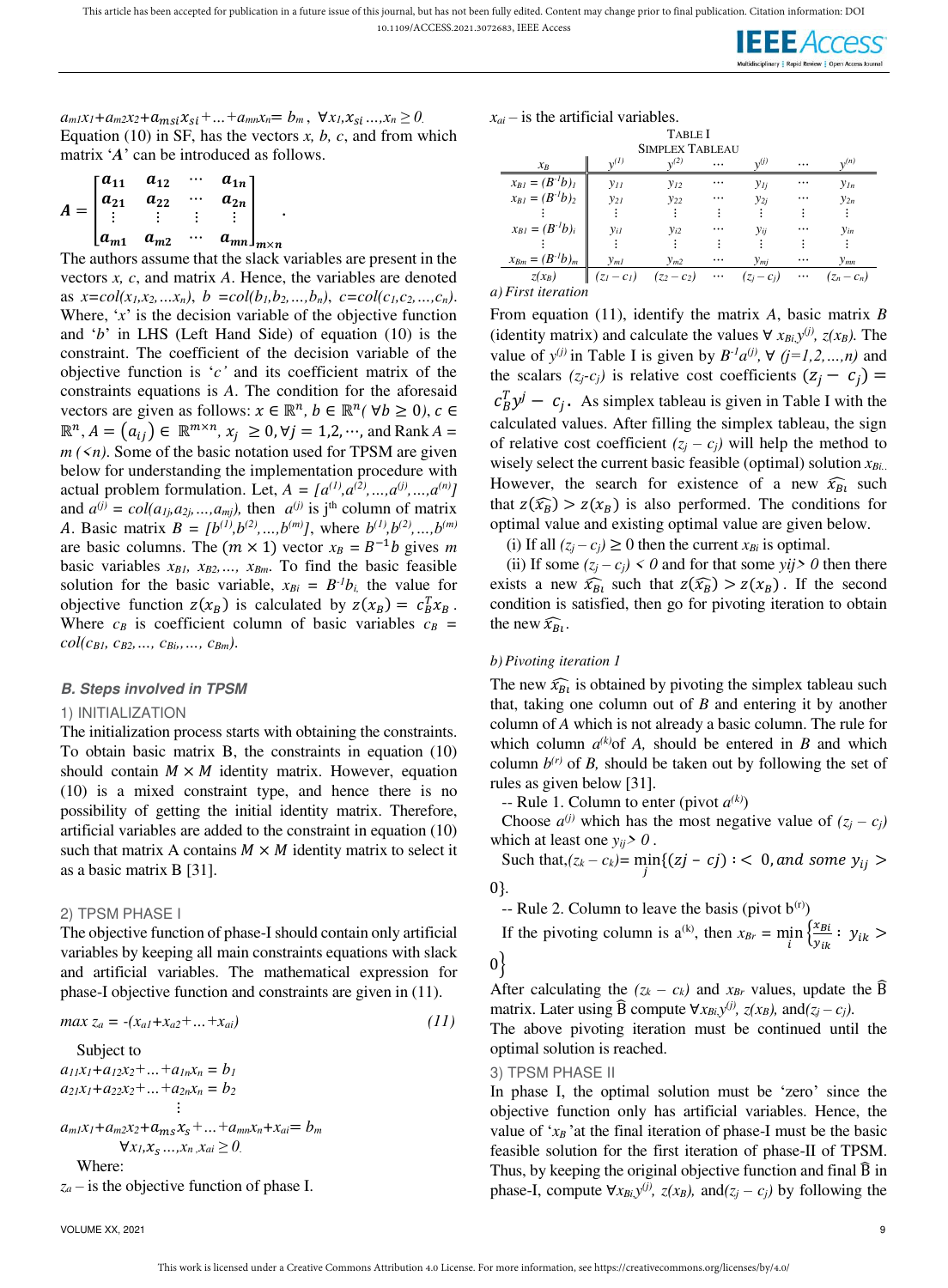

same procedure of phase-I. Repeat the procedure until optimal solution in phase-II is arrived. Now, the resultant solution in phase-II is the optimal value of the original objective function given in equation (9). The TPSM can be applied to equation (8) for getting an optimized scheduling scheme without violating the formulated constraints. For better understanding, the flowchart for TPSM applied for home energy management system is given in Fig.3.



**Figure 3. Flowchart for TPSM applied home energy management system**

# **V. Simulation result**

# **A) Set formulation for the simulation**

To validate the efficiency of TPSM, an exclusive mathematical equation formulated for residential application in section 4 is utilized. For simulations, four various load profiles namely LS1, LS2, LS3 and LS4 are considered and the mandatory data subset like residential load profile and its corresponding time schedule are referred from [11]. From the data subset, it is inferred that 10 home appliances (M=10) and at 8 various time slots (N=8) are considered. Thus, 3 hours of continuous operation constitute a slot to obtain (8×3) 24 hours in a day. Details of various load scenarios with the power demand of individual home appliances and its time duration are given in Table II and Table III respectively. According to the data, the subset  $A = \{A_1, A_2, \dots, A_{10}\}$ , home appliances corresponding to and the subset  $T = \{T_1, T_2, \dots, T_8\}$ , time slot are wisely determined. Based on the appliance parameters, the rated power is calculated and presented in Table II. For brevity, the subset for '*D*' in kW of LS1 is alone presented as follows  $D = \{1.5, 1.5, 1.5, 0.5, 1, 1, 1, 2\}$ . Further, basic understanding with table III can be inferred as: The assigned load A1 of LS1 only needs 8 optimal slots in a day whereas A10 require only 2 slots to complete the task. In other words, A1 has to turned on for all 24 hours and A10 just requires any 6 hours in 2 slots. According to the problem formulation, all the scheduled load should achieve 100% task within the given slots 'L'. i.e., the scheduled load of LS1  $D =$  $\{1.5, 1.5, 1.5, 0.5, 1, 1, 1, 2\}$  should optimally achieve its

100% task in the time slot  $L = \{8, 8, 3, 3, 5, 5, 6, 6, 2, 2\}$ . It is worth to mention here that any excess time consumption will lead to customer discomfort in terms of peak demand and excess energy consumption.

Since the dataset has 10 home appliance with 8 time slots ( $M = 10$  and  $N = 8$ ), 80 decision variable are found in set formulation  $(V_{M=10,N=8})$ . These decisions are crucial to determine the optimal load scheduling and the problem statement in equation 8 is expected to return this variable for its wise operation. The control various via TPSM are expected

| TABLE II                                                     |
|--------------------------------------------------------------|
| DEMANDS FOR APPLIANCES AT DIFFERENT LOAD SCENARIOS (LS1-LS4) |
| [11]                                                         |

|                                            |                |                | [11]                |                |                |
|--------------------------------------------|----------------|----------------|---------------------|----------------|----------------|
| Appliances                                 | LS1            |                | LS <sub>2</sub>     | LS3            | LS4            |
| A <sub>1</sub>                             | $1.5$ kW       |                | $1.5$ kW            | $1.5$ kW       | $1.5$ kW       |
| A2                                         | $1.5$ kW       |                | $1.5$ kW            | $1.5$ kW       | $1.5$ kW       |
| A <sub>3</sub>                             | $1.5$ kW       |                | $1 \text{ kW}$      | $1 \text{ kW}$ | $0.5$ kW       |
| A4                                         | $0.5$ kW       |                | $1 \text{ kW}$      | $0.5$ kW       | $1 \text{ kW}$ |
| A5                                         | $1 \text{ kW}$ |                | 1 kW                | $0.5$ kW       | $1.5$ kW       |
| A6                                         | $1 \text{ kW}$ |                | $1.5$ kW            | $1 \text{ kW}$ | $1 \text{ kW}$ |
| A7                                         | $1 \text{ kW}$ |                | $1.5$ kW            | $0.5$ kW       | $1 \text{ kW}$ |
| A8                                         | 2 kW           |                | $1 \text{ kW}$      | $0.5$ kW       | $0.5$ kW       |
| A <sub>9</sub>                             | 1 kW           |                | 1 kW                | $0.5$ kW       | 1 kW           |
| A10                                        | 1.5 kW         |                | $1 \text{ kW}$      | $1.5$ kW       | $0.5$ kW       |
|                                            |                |                | <b>TABLE III</b>    |                |                |
| APPLIANCES WORKING DURATION (LS1-LS4) [11] |                |                |                     |                |                |
|                                            |                |                | (No. of Time slots) |                |                |
| Appliances                                 |                | LS1            | LS <sub>2</sub>     | LS3            | LS4            |
| A1                                         |                | 8              | 8                   | 8              | 8              |
| A2                                         |                | 8              | 8                   | 8              | 8              |
| A3                                         |                | 3              | 3                   | 3              | 2              |
| A <sub>4</sub>                             |                | 3              | 3                   | 3              | $\overline{4}$ |
| A5                                         |                | 5              | 4                   | 5              | $\overline{4}$ |
| A6                                         |                | 5              | 4                   | 3              | $\mathbf{2}$   |
| A7                                         |                | 6              | 4                   | 4              | $\overline{c}$ |
| A8                                         |                | 6              | 4                   | 4              | 3              |
| A <sub>9</sub>                             |                | $\overline{c}$ | 4                   | 3              | $\overline{c}$ |
| A10                                        |                | $\overline{c}$ | 3                   | 5              | 4              |

to possess a better trade-off between normal and peak load. For the given input dataset, the cost in cents are estimated and it is presented in Table IV. Similarly, the total power required at the day end for different LS is also calculated and tabulated in Table V.

# **B) Results and discussion**

The data set available in Tables I-IV are utlized to calculate the datas of table shown in Fig. 2. Further, TPSM is applied to get an optimized scheduling scheme for all four LS. The resultant scheduling scheme obtained by TPSM is given in Table VI. Note that Table VI only possess only a binary value according as given in equation (1) to indicate the load turn on and off during the time slot. From the resultant scheduling scheme, it is possible to calculate/analyze different parameters like task completion, total cost, response time and peak demand. For comprehensive comparison, all the aforesaid parameters are compared with popular methods available in literature like DijCosMin Algorithm (PRDSol), Low Complexity Algorithm (LCSol), Sub-optimal solution (SOPSol), Optimum Solution (OPTSol), and Particle Swarm Optimization (PSO).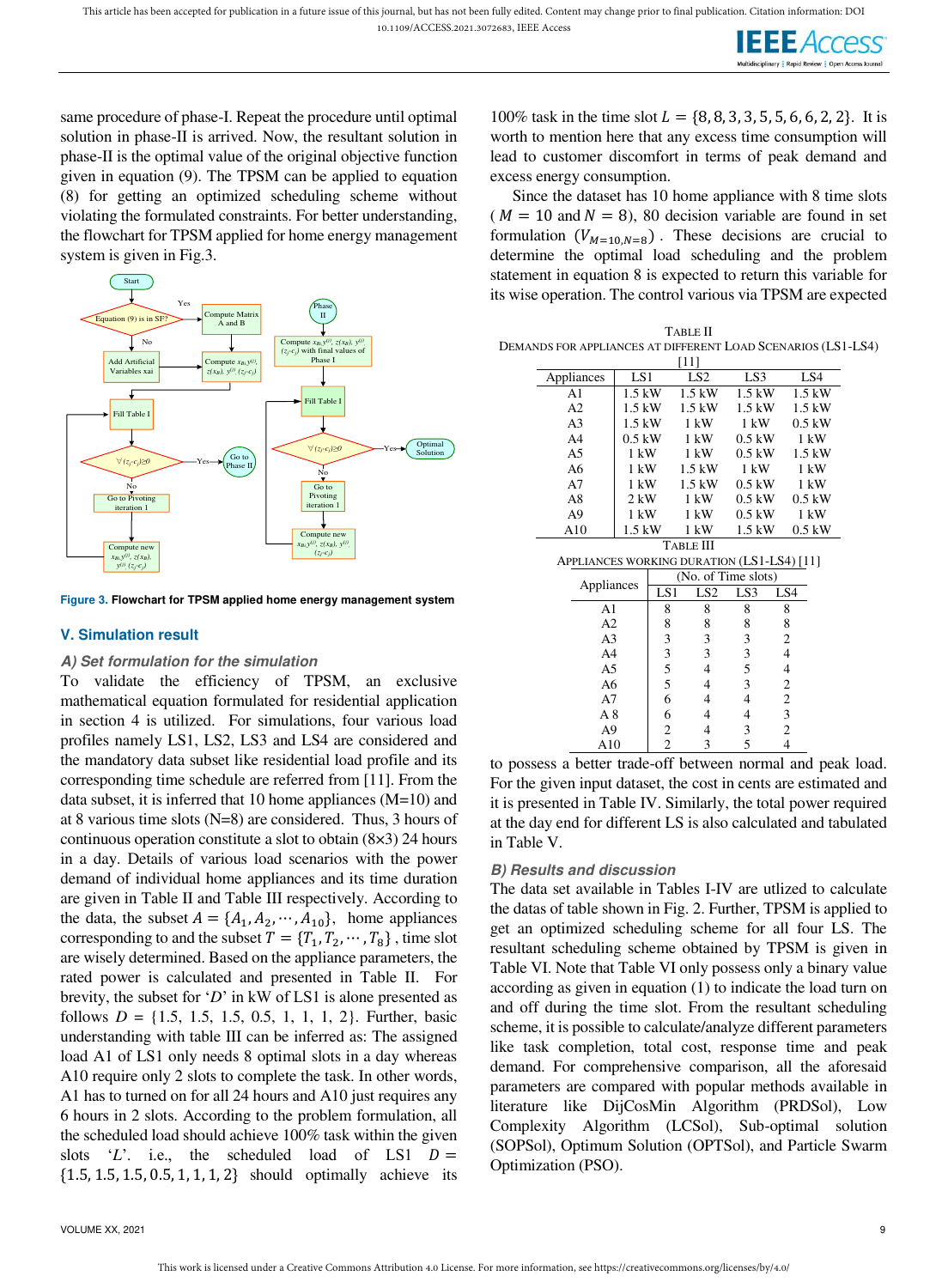

|                                  |                |                         |              |                  |           |                |                |     | Table IV                                         |                   |                                  |                         |              |                          |   |                  |                |                  |
|----------------------------------|----------------|-------------------------|--------------|------------------|-----------|----------------|----------------|-----|--------------------------------------------------|-------------------|----------------------------------|-------------------------|--------------|--------------------------|---|------------------|----------------|------------------|
|                                  |                |                         |              |                  |           |                |                |     | COST AT DIFFERENT TIME SLOT (LS1 LS4) [11]       |                   |                                  |                         |              |                          |   |                  |                |                  |
|                                  |                |                         |              |                  |           |                |                |     |                                                  | Price in Cents/kW |                                  |                         |              |                          |   |                  |                |                  |
|                                  |                |                         |              | Time Slot        |           |                |                | LS1 | LS <sub>2</sub>                                  | LS3               |                                  | LS4                     |              |                          |   |                  |                |                  |
|                                  |                |                         |              |                  | T1        |                | 4              |     | 8                                                | 5                 |                                  | 4                       |              |                          |   |                  |                |                  |
|                                  |                |                         |              |                  | T2        |                | 5              |     | 3                                                | 3                 |                                  | 9                       |              |                          |   |                  |                |                  |
|                                  |                |                         |              |                  | T3        |                | 6              |     | 9                                                | 7                 |                                  | 5                       |              |                          |   |                  |                |                  |
|                                  |                |                         |              |                  | T4        |                | 7              |     | 4                                                | 9                 |                                  | 8                       |              |                          |   |                  |                |                  |
|                                  |                |                         |              |                  | T5        |                | 6              |     | 6                                                | 8                 |                                  | 6                       |              |                          |   |                  |                |                  |
|                                  |                |                         |              |                  | T6        |                | 8              |     | 5                                                | 4                 |                                  | 7                       |              |                          |   |                  |                |                  |
|                                  |                |                         |              |                  | T7        |                | $\overline{c}$ |     | 7                                                | $\overline{4}$    |                                  | $\overline{4}$          |              |                          |   |                  |                |                  |
|                                  |                |                         |              |                  | T8        |                | 5              |     | 6                                                | 6                 |                                  | 6                       |              |                          |   |                  |                |                  |
|                                  |                |                         |              |                  |           |                |                |     | <b>TABLE V</b>                                   |                   |                                  |                         |              |                          |   |                  |                |                  |
|                                  |                |                         |              |                  |           |                |                |     | TOTAL POWER REQUIRED TO COMPLETE 100 % (LS1-LS4) |                   |                                  |                         |              |                          |   |                  |                |                  |
|                                  |                |                         |              | Appliance        |           |                |                |     | Total power (kW)                                 |                   |                                  |                         |              |                          |   |                  |                |                  |
|                                  |                |                         |              |                  |           |                |                | LS1 | LS <sub>2</sub>                                  |                   | LS3                              |                         | LS4          |                          |   |                  |                |                  |
|                                  |                |                         |              |                  | Al        |                |                | 12  | 12                                               |                   | 12                               |                         | 12           |                          |   |                  |                |                  |
|                                  |                |                         |              |                  | A2        |                |                | 12  | 12                                               |                   | 12                               | 12                      |              |                          |   |                  |                |                  |
|                                  |                |                         |              |                  | A3        |                |                | 4.5 | 3                                                | 3                 |                                  | 1                       |              |                          |   |                  |                |                  |
|                                  |                |                         |              |                  | A4        |                |                | 1.5 | 3                                                |                   | 1.5                              | 4                       |              |                          |   |                  |                |                  |
|                                  |                |                         |              |                  | A5        |                | 5              |     | 4                                                |                   | 2.5                              | 6                       |              |                          |   |                  |                |                  |
|                                  |                |                         |              |                  | A6        |                |                | 5   | 6                                                | 3                 |                                  | $\overline{c}$          |              |                          |   |                  |                |                  |
|                                  |                |                         |              |                  | A7        |                | 6              |     | 6                                                | $\mathfrak{2}$    |                                  | $\overline{c}$          |              |                          |   |                  |                |                  |
|                                  |                |                         |              |                  | A8        |                |                | 12  | 4                                                | 2                 |                                  |                         | 1.5          |                          |   |                  |                |                  |
|                                  |                |                         |              |                  | A9<br>A10 |                | 2<br>3         |     | 4<br>3                                           |                   | 1.5                              | 2<br>2                  |              |                          |   |                  |                |                  |
|                                  |                |                         |              | Total power for  |           |                |                | 63  | 57                                               | 47                | 7.5                              |                         | 44.5         |                          |   |                  |                |                  |
|                                  |                |                         |              | 100 % task.      |           |                |                |     |                                                  |                   |                                  |                         |              |                          |   |                  |                |                  |
|                                  |                |                         |              |                  |           |                |                |     | <b>TABLE VI</b>                                  |                   |                                  |                         |              |                          |   |                  |                |                  |
|                                  |                |                         |              |                  |           |                |                |     | SCHEDULING SCHEME BY TPSM FOR ALL FOUR LS.       |                   | <b>TPSM Resultant Scheduling</b> |                         |              |                          |   |                  |                |                  |
| <b>TPSM Resultant Scheduling</b> |                | scheme for LS1          |              |                  |           |                |                |     |                                                  |                   |                                  | scheme for LS2          |              |                          |   |                  |                |                  |
|                                  |                |                         |              | Time Slot        |           |                |                |     |                                                  |                   |                                  |                         |              | Time Slot                |   |                  |                |                  |
| Appli                            | T              | T                       | T            | T                | T         | T              | T              | T   | Applia                                           |                   | T                                | T                       | T            | T                        | T | T                | T              | T                |
| ance                             | 1              | 2                       | 3            | 4                | 5         | 6              | 7              | 8   | nce                                              |                   | 1                                | 2                       | 3            | 4                        | 5 | 6                | 7              | 8                |
| A1                               | 1              | 1                       | 1            | 1                | 1         | 1              | 1              | 1   | A1                                               |                   | 1                                | $\mathbf{1}$            | 1            | 1                        | 1 | 1                | 1              | $\mathbf{1}$     |
| A2                               | 1              | 1                       | 1            | 1                | 1         | 1              | 1              | 1   | A2                                               |                   | 1                                | 1                       | 1            | 1                        | 1 | 1                | 1              | 1                |
| A3                               | 1              | 1                       | 0            | 0                | 0         | $\overline{0}$ | 1              | 0   | A3                                               |                   | 1                                | 1                       | 0            | 0                        | 0 | 0                | 1              | 0                |
| A4                               | 1              | 1                       | 0            | 0                | 0         | 0              | 0              | 1   | A4                                               |                   | 1                                | 1                       | 0            | 0                        | 0 | 0                | 0              | 1                |
| A5                               | 1              | 1                       | 1            | 0                | 0         | $\overline{0}$ | 1              | 1   | A5                                               |                   | 1                                | 1                       | 1            | 0                        | 0 | $\mathbf{0}$     | 1              | 1                |
| A6                               | 1              | 1                       | 1            | 0                | 0         | $\overline{0}$ | 1              | 1   | A6                                               |                   | 1                                | 1                       | 1            | 0                        | 0 | 0                | 1              | 1                |
| A7                               | 1              | 1                       | 1            | 0                | 1         | 0              | 1              | 1   | A7                                               |                   | 1                                | 1                       | 1            | 0                        | 1 | 0                | 1              | 1                |
| A8                               | 1              | 1                       | 1            | 0                | 1         | 0              | 1              | 1   | A8                                               |                   | 1                                | 1                       | 1            | 0                        | 1 | 0                | 1              | 1                |
| A9                               | 1              | 0                       | 0            | 0                | 0         | 0              | 1              | 0   | A9                                               |                   | 1                                | 0                       | 0            | 0                        | 0 | 0                | 1              | 0                |
| A10                              | 0              | 0                       | 0            | $\overline{0}$   | 0         | 0              | 1              | 1   | A10                                              |                   | 0                                | $\overline{0}$          | 0            | 0                        | 0 | $\mathbf{0}$     | 1              | 1                |
| <b>TPSM Resultant Scheduling</b> |                |                         |              |                  |           |                |                |     |                                                  |                   | <b>TPSM Resultant Scheduling</b> |                         |              |                          |   |                  |                |                  |
|                                  |                | scheme for LS3          |              |                  |           |                |                |     |                                                  |                   |                                  | scheme for LS4          |              |                          |   |                  |                |                  |
|                                  |                |                         |              | Time Slot        |           |                |                |     |                                                  |                   |                                  |                         |              | Time Slot                |   |                  |                |                  |
| Appli                            | T              | T                       | T            | T                | T         | T              | T              | T   | Applia                                           |                   | T                                | T                       | T            | T                        | T | T                | T              | T                |
| ance                             | 1              | $\overline{\mathbf{c}}$ | 3            | 4                | 5         | 6              | 7              | 8   | nce                                              |                   | 1                                | $\overline{\mathbf{c}}$ | 3            | $\overline{\mathcal{L}}$ | 5 | 6                | $\overline{7}$ | $\boldsymbol{8}$ |
| A1                               | 1              | 1                       | $\mathbf{1}$ | $\mathbf{1}$     | 1         | $\mathbf{1}$   | 1              | 1   | A1                                               |                   | 1                                | 1                       | $\mathbf{1}$ | $\mathbf{1}$             | 1 | $\mathbf{1}$     | 1              | 1                |
| A2                               | 1              | 1                       | 1            | 1                | 1         | 1              | 1              | 1   | A2                                               |                   | 1                                | 1                       | 1            | 1                        | 1 | 1                | 1              | 1                |
| A3                               | 1              | 1                       | 0            | 0                | 0         | 0              | 1              | 0   | A3                                               |                   | 1                                | 1                       | 0            | 0                        | 0 | 0                | 1              | $\boldsymbol{0}$ |
| A <sub>4</sub>                   | $\mathbf{1}$   | 1                       | 0            | 0                | 0         | 0              | 0              | 1   | A <sub>4</sub>                                   |                   | 1                                | 1                       | 0            | 0                        | 0 | 0                | 0              | 1                |
| A <sub>5</sub>                   | 1              | 1                       | 1            | 0                | 0         | 0              | 1              | 1   | A5                                               |                   | 1                                | 1                       | 1            | 0                        | 0 | 0                | 1              | 1                |
| A6                               | 1              | 1                       | 1            | 0                | 0         | 0              | 1              | 1   | A6                                               |                   | 1                                | 1                       | 1            | 0                        | 0 | 0                | 1              | 1                |
| ${\bf A7}$                       | 1              | 1                       | 1            | 0                | 1         | 0              | 1              | 1   | A7                                               |                   | 1                                | 1                       | 1            | 0                        | 1 | 0                | 1              | 1                |
| A8                               | 1              | 1                       | 1            | 0                | 1         | 0              | 1              | 1   | A8                                               |                   | 1                                | 1                       | 1            | 0                        | 1 | $\boldsymbol{0}$ | 1              | 1                |
| A9                               | 1              | 0                       | 0            | $\boldsymbol{0}$ | 0         | 0              | 1              | 0   | A9                                               |                   | 1                                | 0                       | 0            | 0                        | 0 | 0                | 1              | $\boldsymbol{0}$ |
| <b>A10</b>                       |                | 0                       | 0            | 0                | 0         | 0              | 1              | 1   |                                                  |                   | $\overline{0}$                   | 0                       | 0            | 0                        | 0 | 0                | 1              | 1                |
|                                  | $\overline{0}$ |                         |              |                  |           |                |                |     | A10                                              |                   |                                  |                         |              |                          |   |                  |                |                  |
|                                  |                |                         |              |                  |           |                |                |     | 1) Comparison of Appliances task completion      |                   |                                  |                         |              |                          |   |                  |                |                  |

# *1)Comparison of Appliances task completion*

To evaluate the proposed method and its effectiveness, it is necessary to compare the results of proposed method other popular literature works. By utilizing the mathematical formulations via TPSM scheduling, the actual power consumed at each time slot is wisely calculated and compared with various algorithms as shown in Table VII. For comparison, the results of methods like SOPcol, LCsol, OPTsol, PRDsol and PSO are also considered and its data is presented in Table VII. It is worth mentioning here that the suitability of any of the methods is preferred only based on 100% task completion. From Table VII, it can be seen TPSM has achieved 100% task completion for LS1, LS2, LS3 and LS4 with a total power consumption 63KW, 57KW and 44.5KW respectively. Detailed discussion pertinent to Table VII is given in the following.

- i. For LS1, except TPSM, all the methods has scheduled only 62KW as total power which is a notable conclusion in regard to the methods failing to attain 100% task completion.
- ii. For LS2, TPSM has wisely allocated the load to make the home appliances to consume the optimal power of 57KW. However, SOPcol has consumed only 55KW while the remaining methods has consumed 52KW. This again gives the evidence of methods failing to achieve 100% task completion.
- iii. On contrary to LS1 and LS2, all the methods in comparison has achieved 100% task completion except PRDsol.
- iv. With respect to LS4, the power consumed by LS4 via TPSM is found 44.5KW whereas, the PSO and SOPcol methods has found to allocate excess load to produce 46KW as power consumption. However, LCSol, OPTSol and PRDSol methods has consumed only 44KW to match the accuracy of TPSM method.

Thus, on overall the mathematical intelligence in TPSM is experimented in all cases to prove its ability to schedule home appliance as per customer need. For clarity, the power consumed by appliances via TPSM in each slot pertinent to various load schedule given in Fig. 4.

| TABLE VII                                           |
|-----------------------------------------------------|
| COMPARISON OF TOTAL POWER CONSUMED BY THE DIFFERENT |
| <b>COLLEDITI INC. COLLEME</b>                       |

|                                       |                                                                                         | SCHEDULING SCHEME |                |               |                                                                                             |                |  |  |  |  |
|---------------------------------------|-----------------------------------------------------------------------------------------|-------------------|----------------|---------------|---------------------------------------------------------------------------------------------|----------------|--|--|--|--|
| Time Slot                             |                                                                                         |                   |                |               | Total power consumed by all appliances at jth<br>time slot Equation $(2)$ for LS1 in $(kW)$ |                |  |  |  |  |
|                                       | <b>TPSM</b>                                                                             | <b>SOPCol</b>     | <b>LCSol</b>   | <b>OPTSol</b> | <b>PRDSol</b>                                                                               | <b>PSO</b>     |  |  |  |  |
| T1                                    | 11                                                                                      | 5                 | 5              | 9             | 5                                                                                           | 5              |  |  |  |  |
| T <sub>2</sub>                        | 10                                                                                      | 6                 | 5              | 8             | 12                                                                                          | 5              |  |  |  |  |
| T <sub>3</sub>                        | 8                                                                                       | 8                 | 6              | 6             | 8                                                                                           | 6              |  |  |  |  |
| T <sub>4</sub>                        | 3                                                                                       | 9                 | 8              | 5             | 9                                                                                           | 8              |  |  |  |  |
| T <sub>5</sub>                        | 6                                                                                       | 8                 | 8              | 8             | 6                                                                                           | 9              |  |  |  |  |
| T <sub>6</sub>                        | 3                                                                                       | 12                | 9              | 5             | 5                                                                                           | 9              |  |  |  |  |
| T7                                    | 12                                                                                      | 5                 | 9              | 12            | 8                                                                                           | 12             |  |  |  |  |
| T <sub>8</sub>                        | 10                                                                                      | 9                 | 12             | 9             | 9                                                                                           | 8              |  |  |  |  |
| <b>Total Power</b><br>(kW) at day end | 63                                                                                      | 62                | 62             | 62            | 62                                                                                          | 62             |  |  |  |  |
|                                       | Total power consumed by all appliances at jth<br>time slot Equation (2) for LS2 in (kW) |                   |                |               |                                                                                             |                |  |  |  |  |
| Time Slot                             |                                                                                         |                   |                |               |                                                                                             |                |  |  |  |  |
|                                       | <b>TPSM</b>                                                                             | <b>SOPCol</b>     | <b>LCSol</b>   | <b>OPTSol</b> | <b>PRDSol</b>                                                                               | <b>PSO</b>     |  |  |  |  |
| T <sub>1</sub>                        | 3                                                                                       | 7                 | $\overline{c}$ | 4             | $\overline{2}$                                                                              | 7              |  |  |  |  |
| T <sub>2</sub>                        | 11                                                                                      | $\overline{c}$    | $\overline{4}$ | 11            | 8                                                                                           | 11             |  |  |  |  |
| T <sub>3</sub>                        | 3                                                                                       | 11                | 5              | 2             | 7                                                                                           | 8              |  |  |  |  |
| T <sub>4</sub>                        | 11                                                                                      | 4                 | 6              | 9             | 11                                                                                          | $\overline{c}$ |  |  |  |  |
| T <sub>5</sub>                        | 10                                                                                      | 9                 | 7              | 6             | 4                                                                                           | 6              |  |  |  |  |
| T <sub>6</sub>                        | 11                                                                                      | 6                 | 8              | 8             | 9                                                                                           | 4              |  |  |  |  |
| T7                                    | 3                                                                                       | 8                 | 9              | 5             | 5                                                                                           | 9              |  |  |  |  |
| T <sub>8</sub>                        | 5                                                                                       | 8                 | 11             | 7             | 6                                                                                           | 5              |  |  |  |  |

Ap an

Ap ance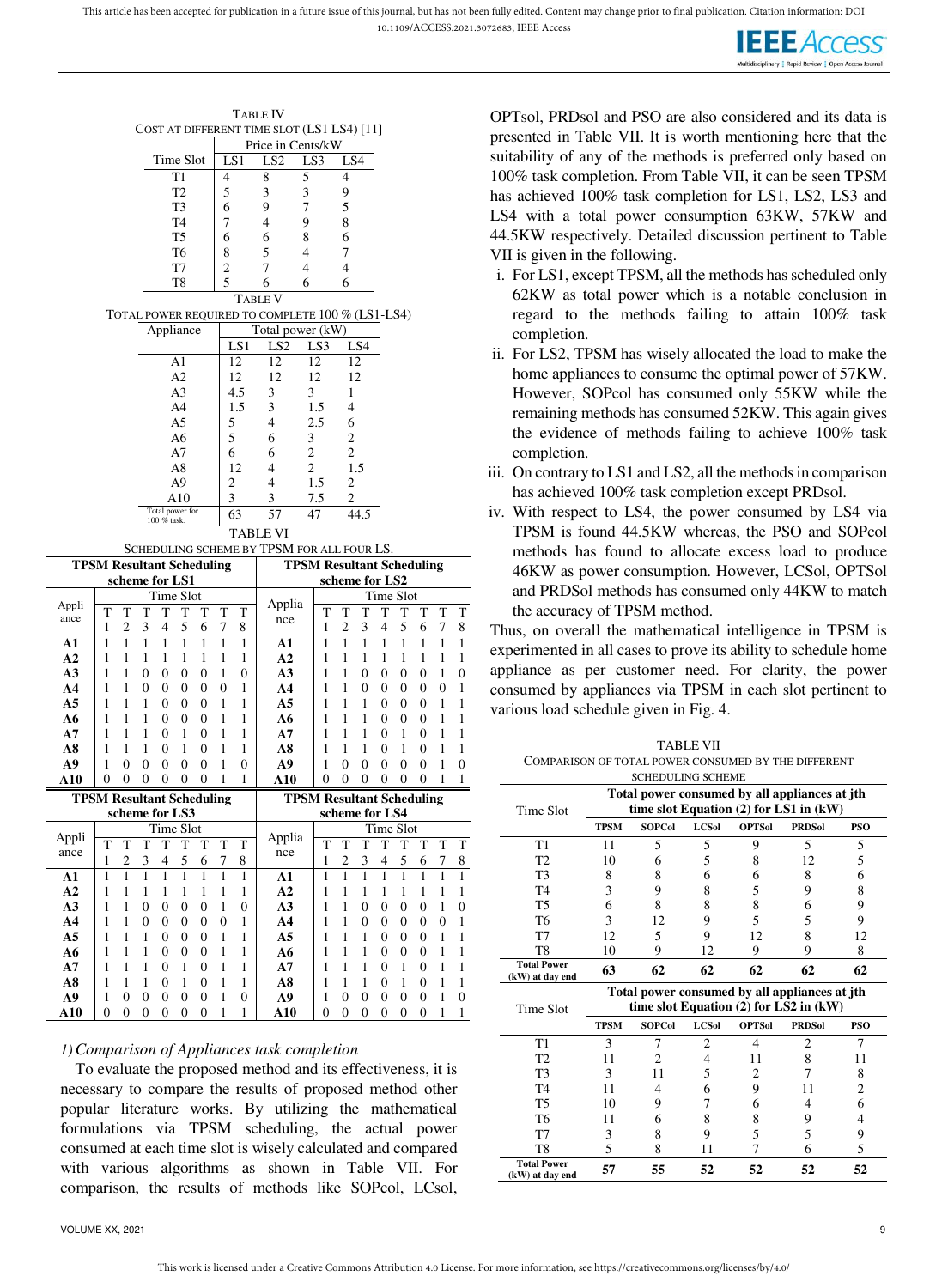

| Time Slot                             |             |               |              |               | Total power consumed by all appliances at jth<br>time slot Equation $(2)$ for LS3 in $(kW)$           |     |
|---------------------------------------|-------------|---------------|--------------|---------------|-------------------------------------------------------------------------------------------------------|-----|
|                                       | <b>TPSM</b> | <b>SOPCol</b> | <b>LCSol</b> | <b>OPTSol</b> | <b>PRDSol</b>                                                                                         | PSO |
| T <sub>1</sub>                        | 6           | 7             | 3            | 5             | 3                                                                                                     | 7   |
| T <sub>2</sub>                        | 9           | 3             | 4            | 9             | 9                                                                                                     | 9   |
| T <sub>3</sub>                        | 3           | 6             | 5            | 5             | 6                                                                                                     | 5   |
| T <sub>4</sub>                        | 3           | 9             | 5            | 3             |                                                                                                       | 8   |
| T <sub>5</sub>                        | 3           | 8             | 6            | 4             | 4                                                                                                     | 4   |
| T6                                    | 9           | 4             | 7            | 8             | 8                                                                                                     | 5   |
| T <sub>7</sub>                        | 9           | 5             | 8            | 7             | 5                                                                                                     | 6   |
| T <sub>8</sub>                        | 5           | 5             | 9            | 6             | 4                                                                                                     | 3   |
| <b>Total Power</b><br>(kW) at day end | 47          | 47            | 47           | 47            | 46                                                                                                    | 47  |
|                                       |             |               |              |               |                                                                                                       |     |
| Time Slot                             |             |               |              |               | Total power consumed by all appliances at jth<br>time slot Equation $(2)$ for LS4 in $(kW)$ in $(kW)$ |     |
|                                       | <b>TPSM</b> | <b>SOPCol</b> | <b>LCSol</b> | <b>OPTSol</b> | <b>PRDSol</b>                                                                                         | PSO |
| T <sub>1</sub>                        | 8           | 3             | 3            | 5             | 4                                                                                                     | 8   |
| T <sub>2</sub>                        | 3           | 8             | 4            | 3             | 3                                                                                                     | 7   |
| T <sub>3</sub>                        | 8           | 5             | 5            | 7             | 6                                                                                                     | 2   |
| T <sub>4</sub>                        | 3           | 7             | 5            | 4             | 8                                                                                                     | 6   |
| T <sub>5</sub>                        | 8           | 7             | 6            | 6             | 5                                                                                                     | 4   |
| T <sub>6</sub>                        | 3           | 6             | 6            | 5             | 5                                                                                                     | 8   |
| T7                                    | 8           | 4             | 7            | 8             | 6                                                                                                     | 6   |
| T8<br><b>Total Power</b>              | 3.5         | 6             | 8            | 6             | 7                                                                                                     | 5   |

# *2)Cost comparison*

**LS**

As performance analysis, the total consumption cost per day by different algorithms is calculated by using equation (7) and the obtained results are tabulated in Table VIII. For better understading, the cost corresponding to all the mthods are plotted in Fig.5. From the analysis, the consumption cost of TPSM is found comparatively lower than all other algorithms except in LS2. In this case, it is notable that cost of OPTSol and PRDSol is lesser as 272 cents and 287 cents since, the methods has not scheduled 100% task. Therefore, TPSM scheduling scheme is found profitable for the consumer compared to other methods available in comparison.

> TABLE VIII COST COMPARISON (LS1-LS4)

**Cost in Cents TPSM** SOPCol LCSol OPTSol PRDSol PSO **LS1 297** 360 335 304 328 327 **LS2 294** 365 308 272 287 318 **LS3 231** 297 269 242 255 263 **LS4 245** 301 267 253 268 287

| $\mathbf{2}$<br>1.5<br>Power (KW)<br>1<br>0.5<br>$\overline{0}$                                                          | A1                   | A <sub>2</sub>                                              | A3             | A <sub>4</sub> | LS1<br>A <sub>5</sub><br>Appliance<br>Time slot 1 Time slot 2 Time slot 3 Time slot 4 Time slot 5                                     | A <sub>6</sub> | A7 | A8 | A <sub>9</sub><br>■ Time slot 6 ■ Time slot 7 ■ Time slot 8 | A10 |
|--------------------------------------------------------------------------------------------------------------------------|----------------------|-------------------------------------------------------------|----------------|----------------|---------------------------------------------------------------------------------------------------------------------------------------|----------------|----|----|-------------------------------------------------------------|-----|
| 1.5<br>Power (KW)<br>1<br>0.5<br>$\boldsymbol{0}$                                                                        | A <sub>1</sub>       | A2<br>$\blacksquare$ Time slot 1 $\blacksquare$ Time slot 2 | A <sub>3</sub> | A4             | LS <sub>2</sub><br>A5<br>Appliance<br>Time slot 3 Time slot 4 Time slot 5 Time slot 6 Time slot 7 Time slot 8                         | A6             | A7 | A8 | A9                                                          | A10 |
| 1.5<br>Power (KW)<br>1<br>.5<br>$\mathbf{0}$                                                                             | A <sub>1</sub><br>L. | A2                                                          | A <sub>3</sub> | A <sub>4</sub> | LS3<br>A5<br>Appliance<br>Time slot 1 Time slot 2 Time slot 3 Time slot 4 Time slot 5 Time slot 6 Time slot 7 Time slot 8             | A6             | A7 | A8 | A <sub>9</sub>                                              | A10 |
| 1.5<br>Power (KW)<br>1<br>0.5<br>$\overline{0}$<br>Figure 4. Appliances scheduling split-up (scheme) by TPSM for LS1-LS4 | A1                   | A2                                                          | A <sub>3</sub> | A <sub>4</sub> | LS4<br>A <sub>5</sub><br>Appliance<br>Time slot 1 Time slot 2 Time slot 3 Time slot 4 Time slot 5 Time slot 6 Time slot 7 Time slot 8 | A <sub>6</sub> | A7 | A8 | A <sub>9</sub>                                              | A10 |

VOLUME XX, 2021 9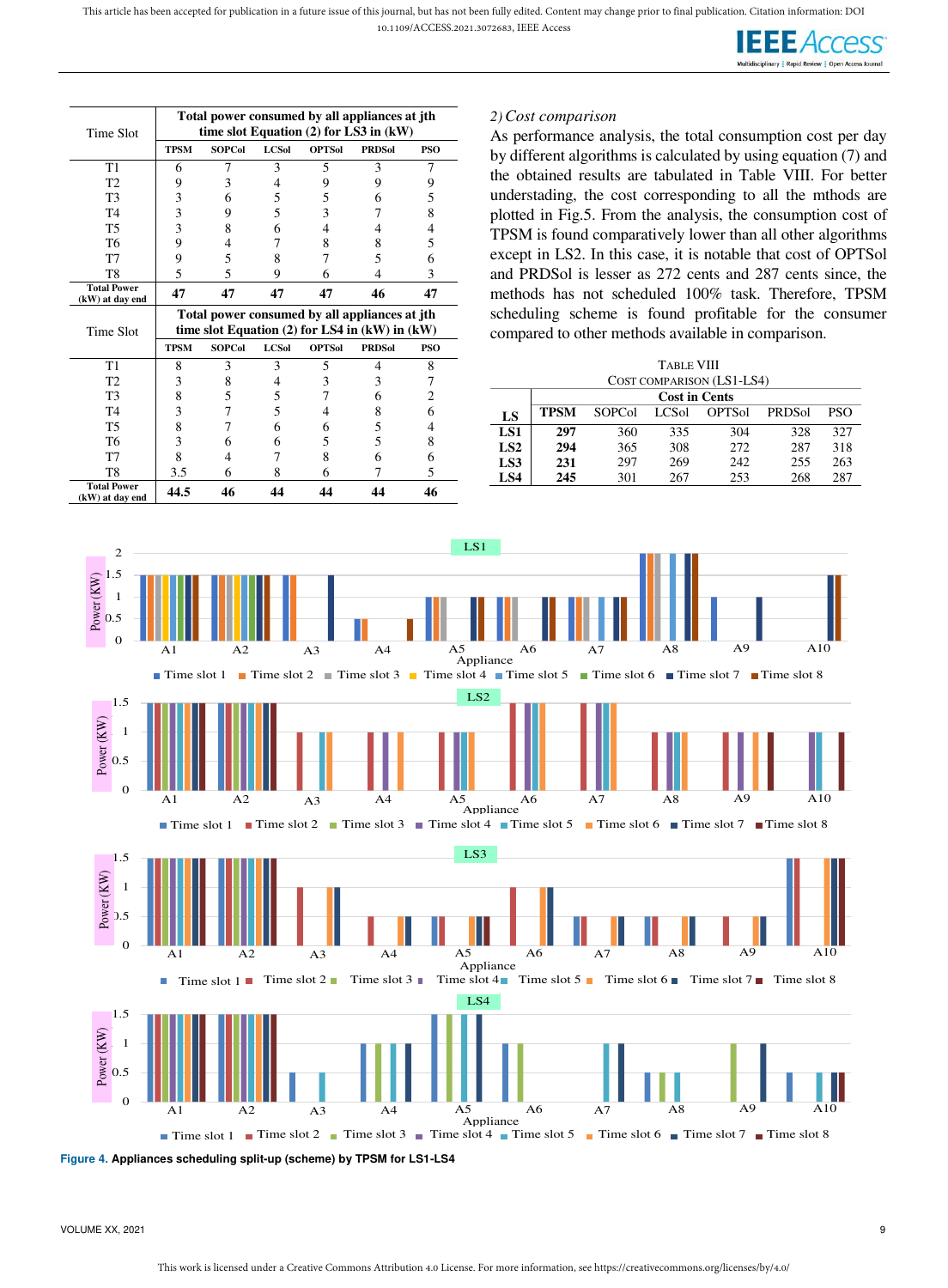## *3)Response time comparison.*

System response time is one of the important factors for HEM. So the response time of the proposed TPSM is compared with the existing algorithm and the results are tabulated in Table VI. The response time of the proposed TPSM is 0.047s, which is the lowest response time compared to any other algorithms in comparison. Note that the response time listed in Table IX is the time taken to find an optimum scheduling scheme by the algorithm. In practical application, the factors for response time include communication time, the distance between the central control system and appliances, the speed of the internet, ZigBee topology, etc.



**Figure 5. Cost comparison graph** 

| RESPONSE TIME COMPARISON (LS1-LS4)<br><b>Computational Time (s) for LS1</b><br>Algorithm<br>0.047<br><b>TPSM</b><br><b>SOPSol</b><br>0.534<br><b>LCSol</b><br>0.483<br><b>PRDSol</b><br>8.599 |  |
|-----------------------------------------------------------------------------------------------------------------------------------------------------------------------------------------------|--|
|                                                                                                                                                                                               |  |
|                                                                                                                                                                                               |  |
|                                                                                                                                                                                               |  |
|                                                                                                                                                                                               |  |
|                                                                                                                                                                                               |  |
|                                                                                                                                                                                               |  |
| 179<br><b>OPTSol</b>                                                                                                                                                                          |  |
| PSO<br>18.58                                                                                                                                                                                  |  |

# *4)Peak demand and peak-to-average ratio reduction comparison*

To experiment the ability of TPSM in handling peak demand and reduction in peak to average ratio, the case study of peak demand is performed by considered only TPSM and other existing algorithms for LS1. For better clarity, the peak demand reduction comparison of LS1 pertinent to TPSM ann other algorithms are shown in Fig. 6. In general, the cost of electricity is high during peak hours and low during off-peak hours. Therefore, the peak demand can be reduced by shifting the load from a high-cost time slot (peak hours) to low cost time (off-peak hours). To expalin the fact, the In Fig. 5, the time slots are arranged ascending order to cost. The T6 is the highest cost time slot and T7 is the lowest cost time slot. From the figure, it is seen that the load scheduled by TPSM is low at T6 and it's gradually increasing for consecutive time slots. Further, the highest demand is scheduled by TPSM is found at T7. The gradual increase in demand shows the effectiveness of proposed TPSM in reducing the peak demand and the peakto-average ratio. On the other, it is crcial to point that several other algorithms in comparison are certainly faling to maintain the peak demand.



**Figure 6. Peak demand reduction comparison for LS1.** 

#### **VI. Conclusion**

This research proposes a new TPSM based demand response program for residential customers (i) to reduce peak demand, (ii) to reduce the electricity consumption cost, (iii) to maintain consumer comfort, and (iv) to reduce the computational time. Further, detailed system model is experimented to implement the proposed TPSM in real-time. For experimentations, four different load scenarios are considered and the demand response program was found highly successful. The results of TPSM method has less consumption cost for load LS1, LS3, and LS4 in comparison with the existing methods. Meanwhile, only for LS2 the consumption cost by TPSM is negligibly higher than OPTSol and PRDSol. But then, the task completion of the methods is not up to 100%. On simulations, the response time of the proposed TPSM is 0.047 s, which is the lowest among all other algorithms. Based on exclusive numerical analysis, the proposed TPSM is highly effective to handle peak demand with better peak-to-average ratio. Further more, implementation of proposed TPSM scheme is also recommended for industrial energy management based on real-time implementation constraints.

#### **REFERENCES**

- [1] H. T. Roh and J. W. Lee, "Residential demand response scheduling with multiclass appliances in the smart grid," *IEEE Trans. Smart Grid*, vol. 7, no. 1, pp. 94–104, 2016.
- [2] Y. Zhang, P. Zeng, S. Li, C. Zang, and H. Li, "A novel multiobjective optimization algorithm for home energy management system in smart grid," *Math. Probl. Eng.*, vol. 2015, 2015.
- [3] Peter Rowles, "The Difference between Demand Response and Demand Side Management," *Energy Advantage*, 2010. [Online]. Available: http://www.energyadvantage.com/blog/2010/02/demandresponse-demand-side-management-what's-difference/. [Accessed: 09-Jun-2017].
- [4] Y.-S. Son, T. Pulkkinen, K.-D. Moon, and C. Kim, "Home energy management system based on power line communication," *IEEE Trans. Consum. Electron.*, vol. 56, no. 3, pp. 1380–1386, 2010.
- [5] A. H. Mohsenian-Rad, V. W. S. Wong, J. Jatskevich, and R. Schober, "Optimal and autonomous incentive-based energy consumption scheduling algorithm for smart grid," *Innov. Smart Grid Technol. Conf. ISGT 2010*, pp. 1–6, 2010.

VOLUME XX, 2021 9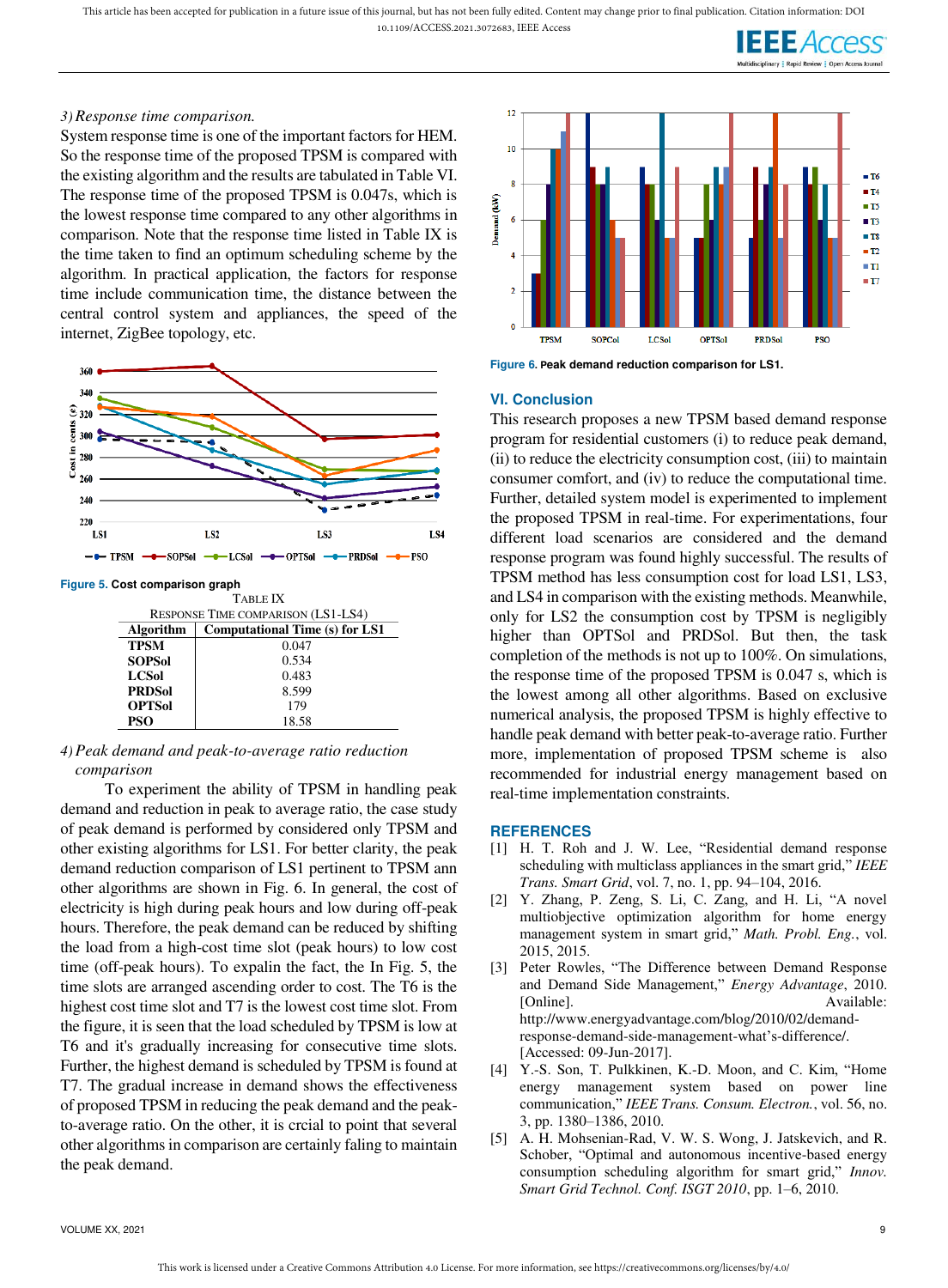

- [6] N. Gatsis and G. B. Giannakis, "Cooperative multi-residence demand response scheduling," *2011 45th Annu. Conf. Inf. Sci. Syst. CISS 2011*, 2011.
- [7] I. Joo and D. Choi, "Optimal Household Appliance Scheduling Considering Consumer's Electricity Bill Target," pp. 19–27, 2017.
- [8] O. Elma, A. Taşcıkaraoğlu, A. Tahir İnce, and U. S. Selamoğulları, "Implementation of a dynamic energy management system using real time pricing and local renewable energy generation forecasts," *Energy*, vol. 134, pp. 206–220, 2017.
- [9] F. Y. Melhem, O. Grunder, Z. Hammoudan, and N. Moubayed, "Optimization and Energy Management in Smart Home Considering Photovoltaic, Wind, and Battery Storage System With Integration of Electric Vehicles Optimisation et Gestion de l'Énergie dans une Maison Intelligente en Considérant le Photovoltaïque, l'Éolienn," *Can. J. Electr. Comput. Eng.*, vol. 40, no. 2, pp. 128–138, 2017.
- [10] N. Javaid *et al.*, "An Intelligent Load Management System With Renewable Energy Integration for Smart Homes," vol. 5, pp. 13587–13600, 2017.
- [11] A. Basit, G. A. S. Sidhu, A. Mahmood, and F. Gao, "Efficient and Autonomous Energy Management Techniques for the Future Smart Homes," *IEEE Trans. Smart Grid*, vol. PP, no. 2, pp. 1–10, 2015.
- [12] A. Nawaz *et al.*, "An Intelligent Integrated Approach for Efficient Demand Side Management with Forecaster and Advanced Metering Infrastructure Frameworks in Smart Grid," *IEEE Access*, vol. 8, pp. 132551–132581, 2020.
- [13] G. Hafeez *et al.*, "A hybrid approach for energy consumption forecasting with a new feature engineering and optimization framework in smart grid," *IEEE Access*, vol. 8, no. i, pp. 96210–96226, 2020.
- [14] K. Aurangzeb, S. Aslam, S. M. Mohsin, and M. Alhussein, "A Fair Pricing Mechanism in Smart Grids for Low Energy Consumption Users," *IEEE Access*, vol. 9, pp. 22035–22044, 2021.
- [15] F. Alfaverh, M. Denai, and Y. Sun, "Demand Response Strategy Based on Reinforcement Learning and Fuzzy Reasoning for Home Energy Management," *IEEE Access*, vol. 8, pp. 39310–39321, 2020.
- [16] S. Aladdin, S. El-Tantawy, M. M. Fouda, and A. S. Tag Eldien, "MARLA-SG: Multi-Agent Reinforcement Learning Algorithm for Efficient Demand Response in Smart Grid," *IEEE Access*, vol. 8, 2020.
- [17] A. S. Shah, H. Nasir, M. Fayaz, A. Lajis, I. Ullah, and A. Shah, "Dynamic User Preference Parameters Selection and Energy Consumption Optimization for Smart Homes Using Deep Extreme Learning Machine and Bat Algorithm," *IEEE Access*, vol. 8, pp. 204744–204762, 2020.
- [18] Z. Amjad et al., "Towards Energy Efficient Smart Grids Using Bio-Inspired Scheduling Techniques," *IEEE Access*, vol. 8, pp. 158947–158960, 2020.
- [19] S. A. Chaudhry, H. Alhakami, A. Baz, and F. Al-Turjman, "Securing Demand Response Management: A Certificate-Based Access Control in Smart Grid Edge Computing Infrastructure," *IEEE Access*, vol. 8, pp. 101235–101243, 2020.
- [20] M. Haseeb, S. A. A. Kazmi, M. M. Malik, S. Ali, S. B. A. Bukhari, and D. R. Shin, "Multi Objective Based Framework for Energy Management of Smart Micro-Grid," *IEEE Access*, vol. 8, pp. 220302–220319, 2020.
- [21] S. Chandar, Jayadeva, and M. Aparna, "Mathematics of Simplex Method," in *Numerical Optimization with*

*Applications*, New Delhi: Narosa Publishing House, 2009, pp. 16–37.

[22] M. S. Bazaraa, J. J. Jarvis, and H. D. Sherali, "THE SIMPLEX METHOD," in LINEAR PROGRAMMING AND NETWORK FLOWS, Second Edi., New Delhi: Johm Wiley & Sons, 2008, pp. 81–141.



**A. Singaravelan** received his M.Tech degree in Power Electronics and Drives in 2013 from Vellore Institute of Technology (VIT) – Vellore, India and Ph.D degree from Vellore Institute of Technology (VIT) –Vellore, India in 2019. He is currently working as Senior Assistant Professor

in New Horizon College of Engineering, Bangalore, India. His areas of interest include Optimization techniques, Smart grid, Demand-side management, Home energy management, Demand response, Embedded System.



**M.Kowsalya** (Senior Member, IEEE) received B. E degree in the year 1995 and M. Tech degree in the year 1997 from Annamalai University, Chidambaram, Tamilnadu. She completed her PhD degree in the year 2011 from Vellore Institute of Technology, Vellore, Tamilnadu. She is

currently working as Professor in School of Electrical Engineering, VIT University, Vellore, India. Her fields of interest are Power system Reconfiguration, Power electronics and drives, Optimization in Micro Grid, Smart grid.



**J. Prasanth Ram** received his B.E. degree in Electrical and Electronics Engineering in 2012 from Bannari Amman Institute of Technology, Sathyamangalam, India., M.E. degree in Power Electronics and Drives in 2014 from Kumaraguru College of Technology, Coimbatore, India and

Ph.D degree from Vellore Institute of Technology (VIT) – Vellore, India respectively. He is currently working as postdoctoral researcher at Pohang University of Science and Technology (POSTECH), South Korea. His areas of interest include Optimization techniques, PV fault diagnosis, PV maximum power point tracking, Power Electronics and Applications of power electronics in renewable energy systems. **J.Prasanth Ram** is the recipient of Brain Pool research fellowship for the year 2020-2024, a fellowship provided by National Research Foundation of Korea (NRF) funded by the Ministry of Science and ICT (Grant number - 2020H1D3A1A04079991).